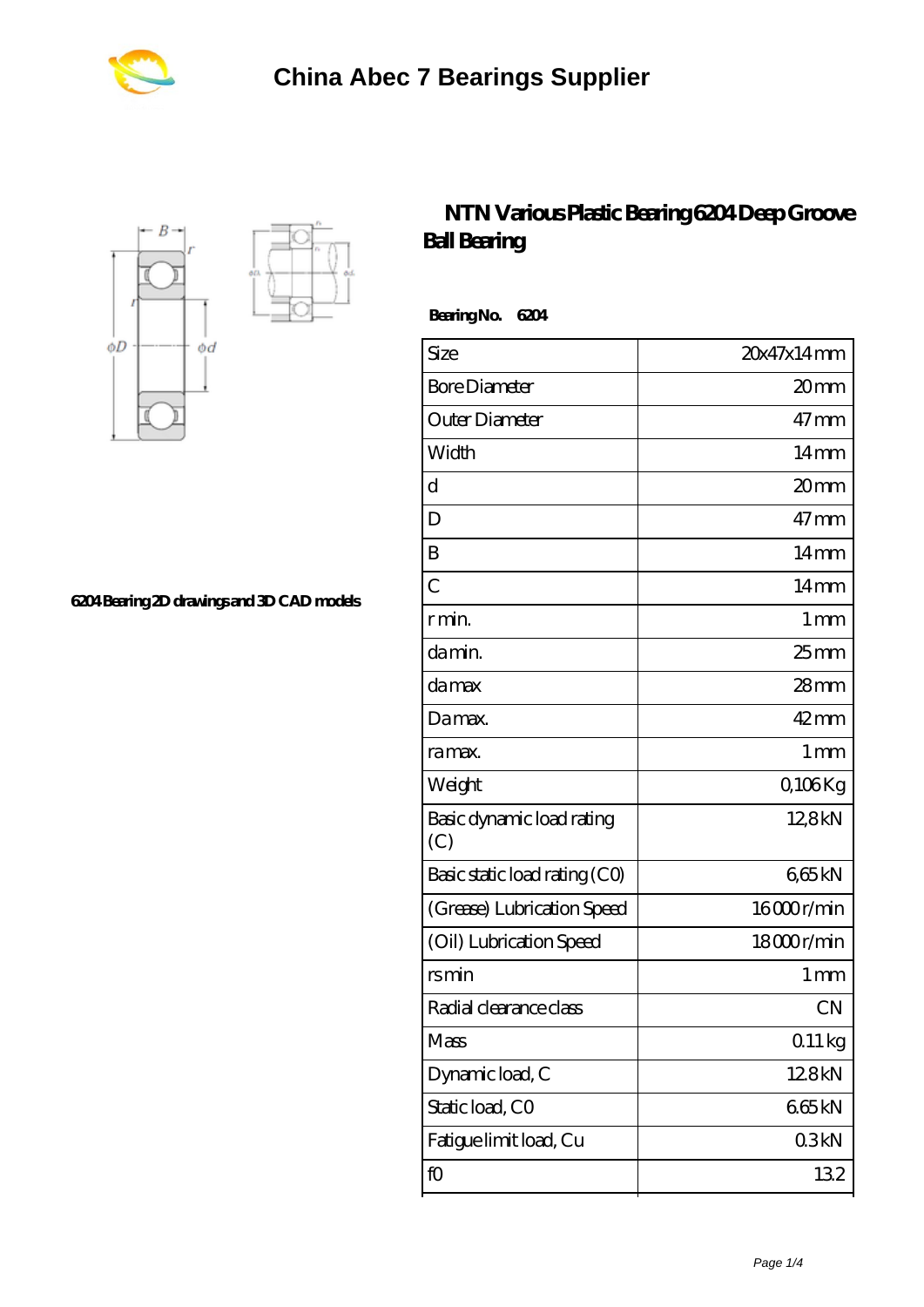

## **[China Abec 7 Bearings Supplier](https://m.biltfonts.com)**

| $Nlim$ (oil)                                     | $1800$ rpm                                |
|--------------------------------------------------|-------------------------------------------|
| Nlim (grease)                                    | $1600$ rpm                                |
| Min operating temperature,<br>Tmin               | $-20^\circ$ C                             |
| Max operating temperature,<br>Tmax               | $120^\circ$<br>$\mathcal C$               |
| Characteristic cage<br>frequency, FTF            | $038$ Hz                                  |
| Characteristic rolling<br>element frequency, BSF | 4.12Hz                                    |
| Characteristic outer ring<br>frequency, BPFO     | $308$ Hz                                  |
| Characteristic inner ring<br>frequency, BPFI     | 4.92Hz                                    |
| damin                                            | $25$ mm                                   |
| Damax                                            | 42mm                                      |
| ramax                                            | $1 \,\mathrm{mm}$                         |
| Category                                         | Single Row Ball Bearings                  |
| Inventory                                        | 0 <sup>0</sup>                            |
| Manufacturer Name                                | <b>NTN</b>                                |
| Minimum Buy Quantity                             | N/A                                       |
| Weight / Kilogram                                | 0105                                      |
| Product Group                                    | BOO3O8                                    |
| Enclosure                                        | Open                                      |
| Precision Class                                  | ABEC 1   ISO PO                           |
| Maximum Capacity / Filling<br>Slot               | No                                        |
| Rolling Element                                  | <b>Ball Bearing</b>                       |
| Snap Ring                                        | No                                        |
| <b>Internal Special Features</b>                 | No                                        |
| Cage Material                                    | Steel                                     |
| Internal Clearance                               | CO-Medium                                 |
| Inch - Metric                                    | Metric                                    |
| Long Description                                 | 20MM Bore; 47MM<br>Outside Diameter; 14MM |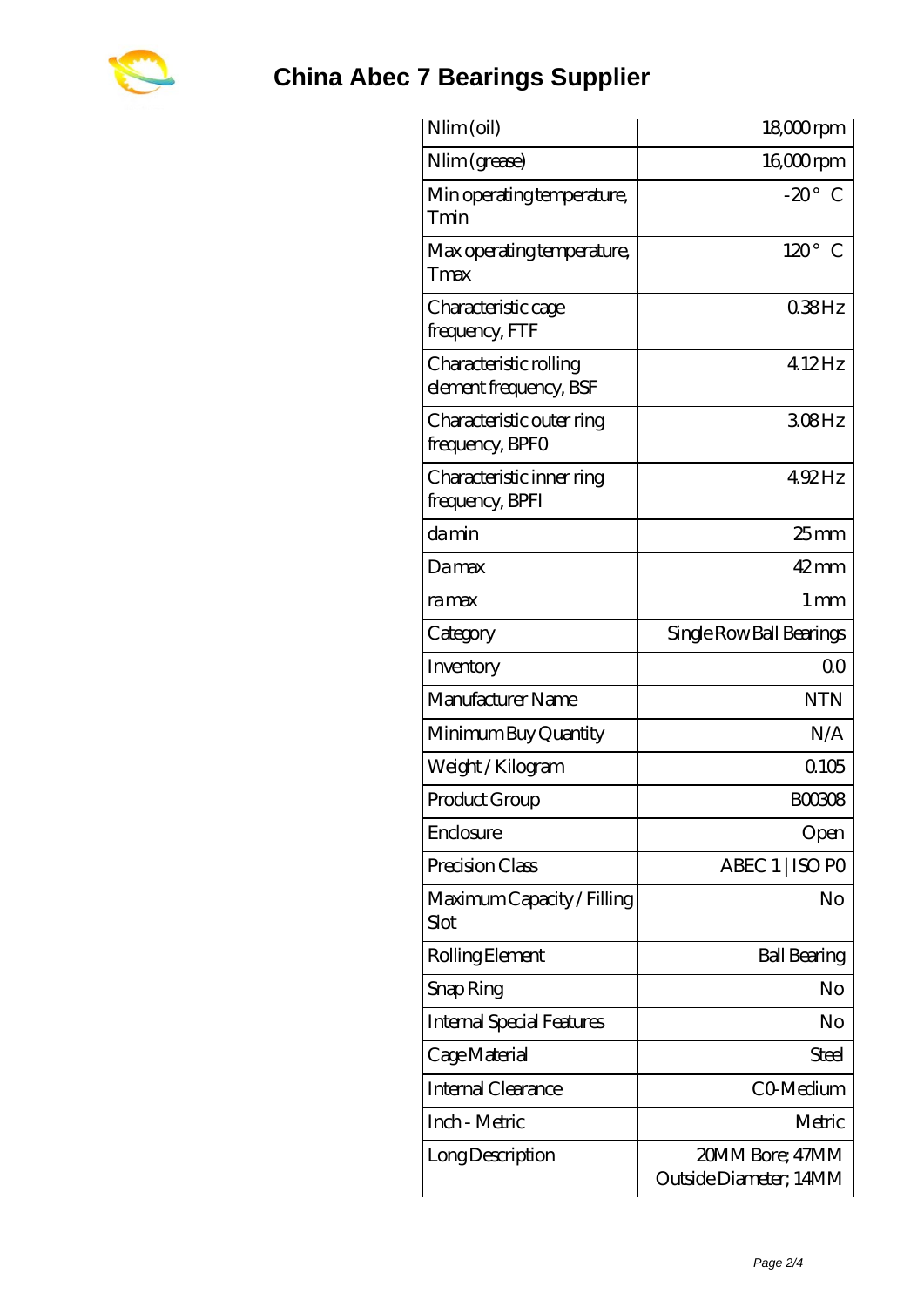

|                          | Outer Race Diameter;                                       |
|--------------------------|------------------------------------------------------------|
|                          | Open; Ball Bearing; ABEC 1<br>  ISO PQ No Filling Slot; No |
|                          | Snap Ring, No Internal                                     |
|                          | Special Features                                           |
| Category                 | Single Row Ball Bearing                                    |
| <b>UNSPSC</b>            | 31171504                                                   |
| Harmonized Tariff Code   | 8482105068                                                 |
| Noun                     | Bearing                                                    |
| Keyword String           | Ball                                                       |
| Manufacturer URL         | http://www.ntnamerica.co<br>m                              |
| Manufacturer Item Number | 6204                                                       |
| Weight/LBS               | 0232                                                       |
| Bore                     | Q787 Inch   20 Millimeter                                  |
| Outer Race Width         | 0.551 Inch   14 Millimeter                                 |
| Outside Diameter         | 1.85 Inch   47 Millimeter                                  |
| bore diameter:           | 20mm                                                       |
| finish/coating           | Uncoated                                                   |
| outside diameter:        | $47 \,\mathrm{mm}$                                         |
| bearing material:        | High Carbon Chrome Steel                                   |
| overall width:           | $14 \text{mm}$                                             |
| cage material:           | Steel                                                      |
| bore type:               | Round                                                      |
| inner ring width:        | $14 \text{mm}$                                             |
| closure type:            | Open                                                       |
| outer ring width:        | $14 \text{mm}$                                             |
| rowtype & fill slot:     | Single Row Non-Fill Slot                                   |
| maximum rpm (grease):    | 16000rpm                                                   |
| snap ring included:      | Without Snap Ring                                          |
| maximum rpm (oil):       | 18000rpm                                                   |
| internal clearance:      | <b>CN</b>                                                  |
| fillet radius            | $1 \,\mathrm{mm}$                                          |
| operating temperature    | $-40$ to $120^{\circ}$ C                                   |